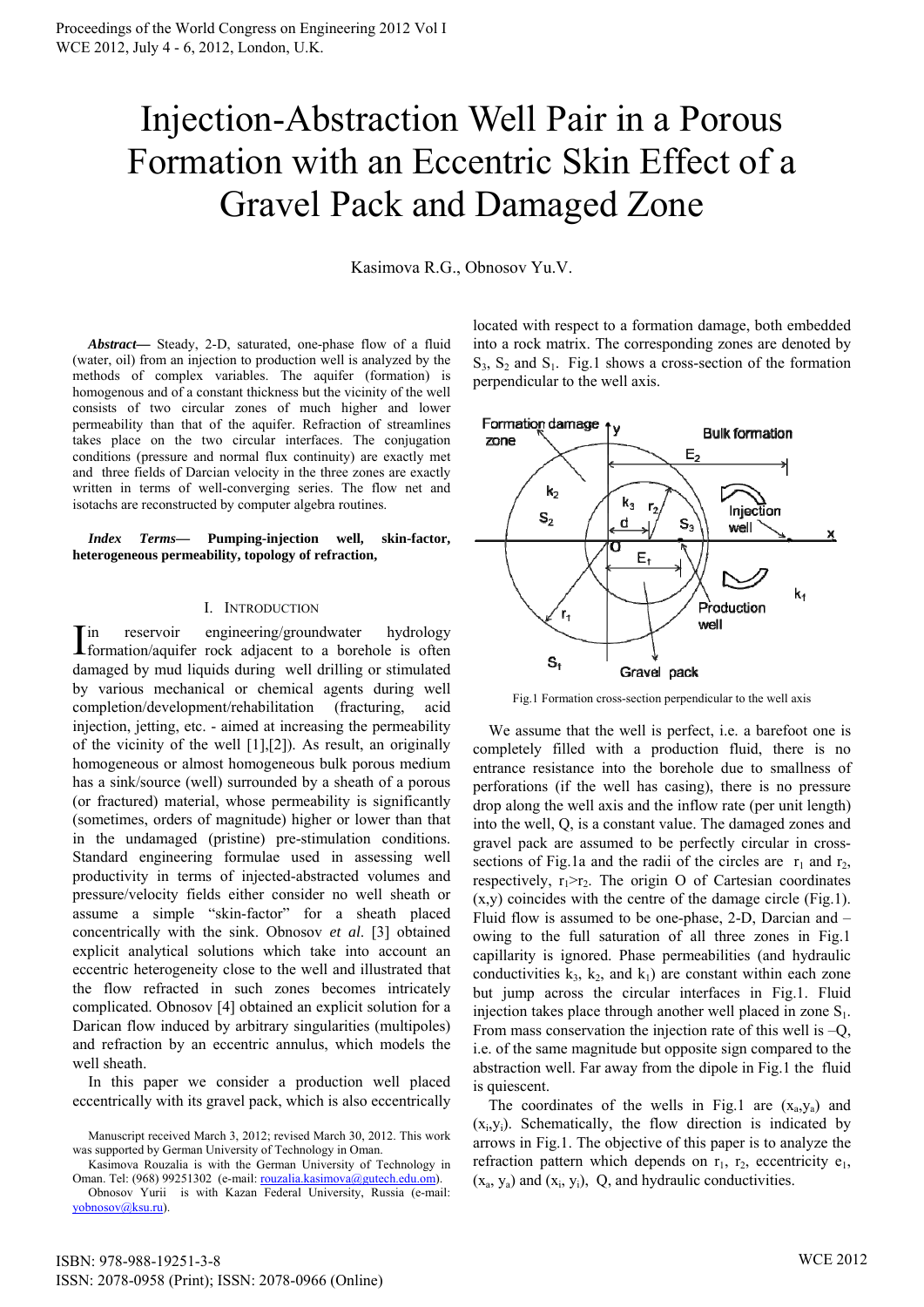Proceedings of the World Congress on Engineering 2012 Vol I WCE 2012, July 4 - 6, 2012, London, U.K.

## II. MATHEMATICAL MODEL AND SOLUTION

We introduce a complex physical coordinate  $z = x + i y$ and use overbars for denoting complex conjugations. We will use the terminology of groundwater hydrology [5] and drop obvious equivalent expressions relevant to reservoir engineering.

The Darcian velocities  $\vec{V}_j(u_j, v_j)$  within all three zones obey the Darcy law:  $\vec{V}_j = -k_j \nabla h_j$  where  $u_i, v_i$  are the horizontal and vertical components of the Velocity vector, and  $\nabla h_j$  are the gradients of hydraulic heads  $h_i(x, y)$ ,  $j = 1,2,3$  in each zone. Here  $h_j$  is harmonic function and the complexified Darcian velocity  $V_j = u_j + iv_j$  is an antiholomorphic one. Complex-conjugated with  $V_j(z)$  is the holomorphic function  $v_j(z) = u_j - i v_j$  ( $j = 1,2,3$ ).  $u_i$ ,  $v_i$ 

The refraction conditions along the circles in fig.1 consists of the continuity of the corresponding heads hi and of the normal components of velocity (continuity of pressure and flux).

The wells in Fig.1 act as a line sink and source (simple poles) i.e. in their vicinity the velocities behave as  $\overline{P}(Q)$  [2 $\pi(z - E_{1,2})$ ], where  $E_1 \in S_3$ ,  $E_2 \in S_1$ .

The final solution ([4]), adapted to our specific case and with slightly changed designations, is:

$$
v_j(z) = v_{1j}(z) + v_{2j}(z), \quad j = 1,2,3
$$

with

$$
v_{11}(z) = -\frac{Q}{2\pi} \left( \frac{\Delta_{12}(1+\Delta_{13})}{(1+\Delta_{13})z} + (1+\Delta_{21})(1-\Delta_{23})\omega_1(z) \right),
$$
  
\n
$$
v_{12}(z) = -\frac{Q}{2\pi} (1-\Delta_{23}) \left( \omega_1(z) - \Delta_{21} \omega_2(z) \right),
$$
  
\n
$$
v_{13}(z) = -\frac{Q}{2\pi} \left( \frac{1}{z - E_1} + \frac{\Delta_{23}}{z - E_{1,-1}} - \Delta_{21} (1-\Delta_{23}^2) \omega_2(z) \right),
$$
  
\n
$$
v_{21}(z) = \frac{Q}{2\pi} \left( \frac{1}{z - E_2} - \Delta_{21} \left( \frac{1}{z} - \frac{1}{z - E_{2,0}} \right) + \frac{1-\Delta_{21}^2}{\Delta_{21}} \Omega_1(z) \right),
$$
  
\n
$$
v_{22}(z) = \frac{Q}{2\pi} (1-\Delta_{21}) \left( \frac{1}{z - E_2} + \frac{1}{\Delta_{21}} \Omega_1(z) - \Omega_2(z) \right),
$$
  
\n
$$
v_{23}(z) = \frac{Q}{2\pi} (1-\Delta_{21}) (1+\Delta_{23}) \left( \frac{1}{z - E_2} - \Omega_2(z) \right),
$$
  
\nwhere

$$
\omega_1(z) = \sum_{j=0}^{\infty} \delta^j \left( \frac{c_1}{z - E_{1,j}} + \frac{\Delta_{23} (1 - \Delta_{21})}{(1 - \Delta_{23}) (1 + \Delta_{13})} \frac{\overline{c}_1 + \Delta_{13} c_1}{z - z_{j+1}} \right),
$$
  

$$
\omega_2(z) = \sum_{j=0}^{\infty} \delta^j \left( \frac{c_1}{z - E_{1,j}^*} + \frac{\Delta_{23} (1 - \Delta_{21})}{(1 - \Delta_{23}) (1 + \Delta_{13})} \frac{c_1 + \Delta_{13} \overline{c}_1}{z - z_{j+1}^*} \right),
$$

$$
\Omega_1(z) = \sum_{j=1}^{\infty} \delta^j \left( \frac{1}{z - z_j} - \frac{1}{z - E_{2,-j}^*} \right),
$$
\n
$$
\Omega_2(z) = \sum_{j=1}^{\infty} \delta^j \left( \frac{1}{z - z_j^*} - \frac{1}{z - E_{2,-j}} \right),
$$
\nand

and

$$
z_{j} = r^{2} / T(\lambda^{-j}), \quad z_{j}^{*} = T(\lambda^{-j}),
$$
\n
$$
E_{i,j} = T\left(\lambda^{j} \frac{a - E_{i}}{b - E_{i}}\right), \quad i = 1, 2,
$$
\n
$$
E_{i,j}^{*} = r^{2} / T\left(\lambda^{j} \frac{a - \overline{E_{i}}}{b - \overline{E_{i}}}\right), \quad j = 0, \pm 1, \pm 2, ...
$$
\n
$$
T(z) = \frac{bz - a}{z - 1}, \quad \lambda = \frac{(a - d)b}{(b - d)a} < 1,
$$
\n
$$
a_{i}b = \frac{d^{2} + R^{2} - r^{2} \mp \sqrt{(d^{2} - R^{2} - r^{2})^{2} - 4r^{2}R^{2}}}{2d},
$$
\n
$$
\Delta_{ij} = \frac{k_{j} - k_{i}}{k_{j} + k_{i}}, \quad \delta = \Delta_{21}\Delta_{23}.
$$

We wrote a code in Wolframs' *Mathematica* [6] with summation of the four series in (1). The truncation criterion was selected based on the conjugation conditions of dimensionless velocity  $V_i / k_1$  on the two circles, i.e. the discrepancy in the normal and in the linear relation between the tangential components of the velocity, as the circles in Fig.1 are crossed, should be less than a given constant  $\varepsilon$  (in most computations we selected  $\varepsilon = 10^{-6}$ . This condition we tested at 13 angularly equidistant points on each circle. Depending on the problem parameters we retained 10-150 terms in the series.

## III. RESULTS

Fig.2a-b shows the flow net for  $k_1=1$ ,  $k_2=0.1$ ,  $k_3=10$ , r<sub>1</sub>=1, r<sub>2</sub>=0.2, *d*=−0.7, E<sub>1</sub>=−0.7, Q=1 and two locations of the injection well  $E_2=10$  and  $E_2=1.5$ .



Fig.2a. Flow net for for  $k_1=1$ ,  $k_2=0.1$ ,  $k_3=10$ ,  $r_1=1$ ,  $r_2=0.2$ ,  $d=-0.7$ , E<sub>1</sub>=−0.7, Q=1 and E<sub>2</sub>=10